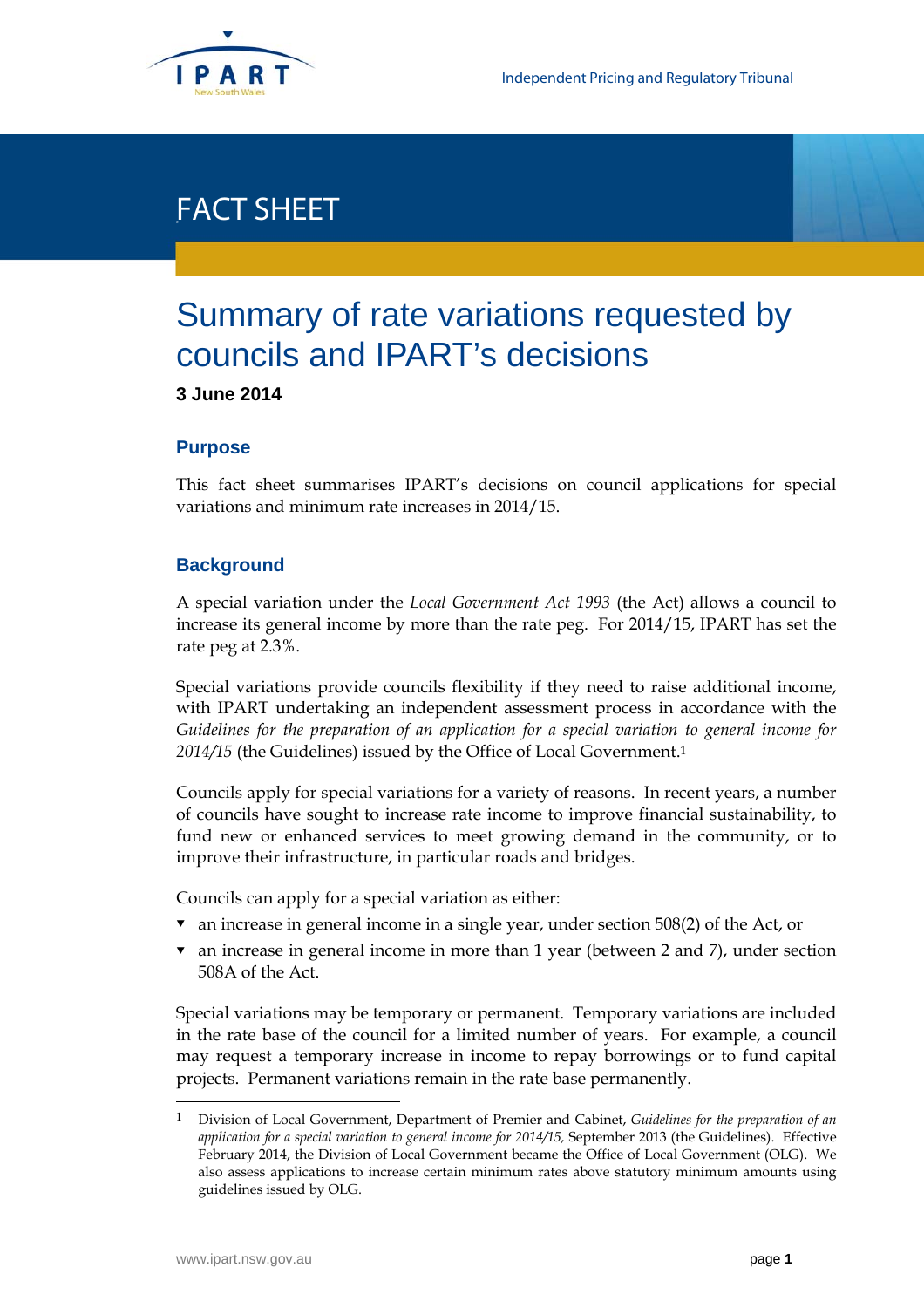# **Special Variation and Minimum Rate Applications in 2014**

For 2014/15, we received 32 applications for special variations and 2 applications for minimum rate increases. 2 There are 152 councils across NSW.

Of the 32 applications for special variations:

- ▼ 28 were approved in full
- 2 were approved for a lower cumulative amount over fewer years than requested (Burwood and Coffs Harbour)
- ▼ 1 was approved for a lower amount (Warringah)
- ▼ 1 application was declined (Weddin).

Table 1 sets out the percentage increases in general income approved by us for each council and the purpose of the special variation.

The 2 minimum rate applications were approved in full. These are set out in Table 2.

Reports on our decisions for each council are available on our website.

### **How we assessed applications for special variations**

We assess applications from councils against criteria set out in Guidelines that are issued by the Office of Local Government. Box 1 lists the assessment criteria.

All applications were to demonstrate the need for the additional revenue, community engagement and awareness of the proposed changes, and productivity improvements to reduce overall council costs. The council's long-term financial plan and the impact of the proposed increase on ratepayers are also considered.

We also considered submissions from ratepayers, community groups, business groups and ratepayer associations.

### **Crown land adjustments**

We also assessed and approved applications for Crown land adjustments for 3 councils - Great Lakes, Newcastle and Port Stephens. These adjustments allow the councils to increase their general income to reflect additional rate revenue as a result of previous Crown land becoming rateable through sale to private individuals or transfer to particular State Owned Corporations. Details of these adjustments are included in Table 1.

 $\overline{a}$ 

<sup>2</sup> Gundagai Shire Council applied for a special variation and an increase in the minimum of its special rate. Lane Cove Council also applied to increase its minimum rates.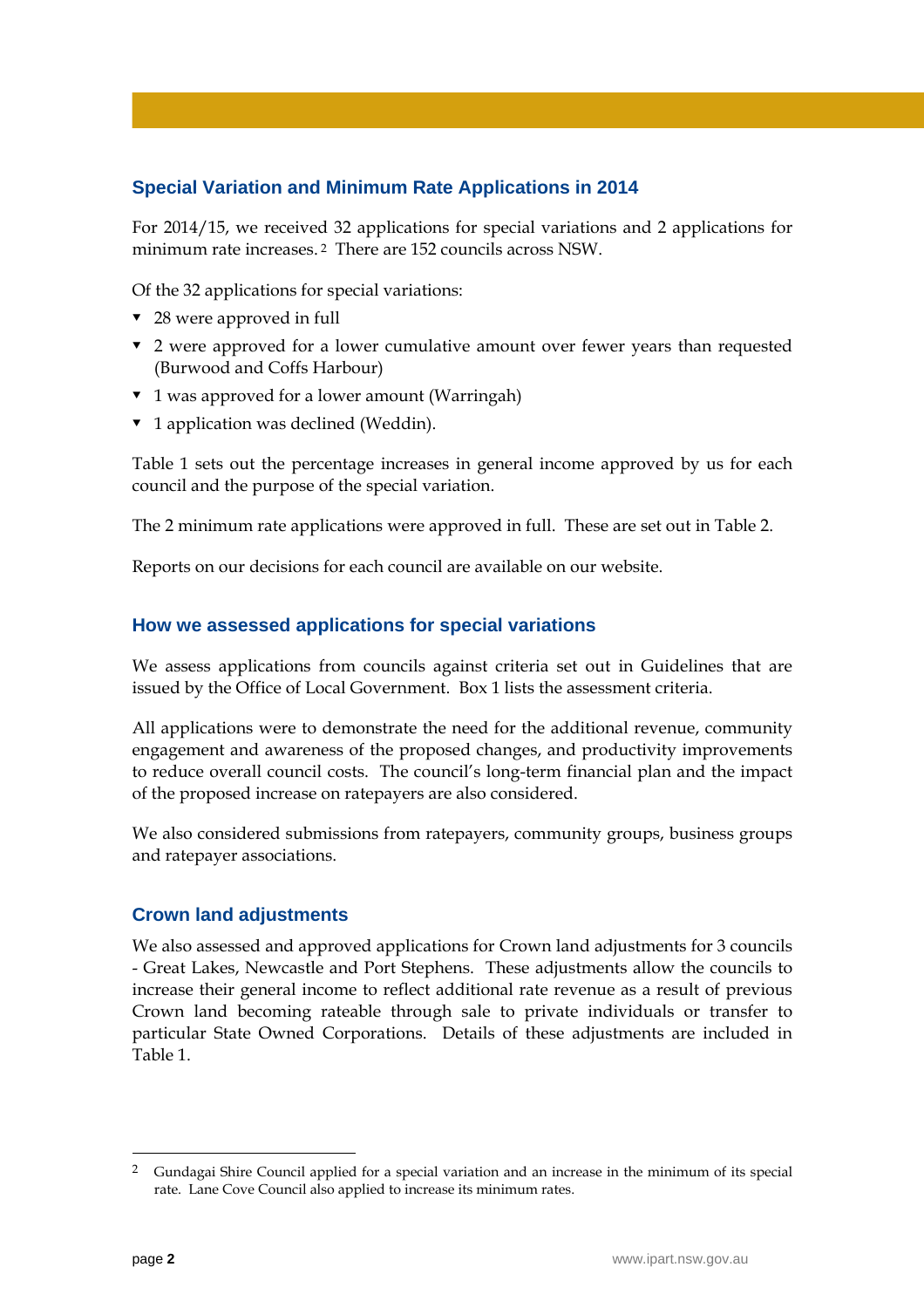#### **Box 1 Assessment criteria for special variation applications for 2014/15**

- 1. The need for and purpose of a different revenue path (as requested through the special variation) is clearly articulated and identified through the council's Integrated Planning and Reporting (IP&R) documents, including its Delivery Program and Long Term Financial Plan. Evidence for this criterion could include evidence of community need/desire for service levels/project and limited council resourcing alternatives and the council's financial sustainability conducted by the NSW Treasury Corporation. In demonstrating this need councils must indicate the financial impact in their Long Term Financial Plan applying the following two scenarios:
	- a) Baseline scenario revenue and expenditure forecasts which reflect the business as usual model, and exclude the special variation, and
	- b) Special variation scenario the result of approving the special variation in full is shown and reflected in the revenue forecast with the additional expenditure levels intended to be funded by the special variation.
- 2. Evidence that the community is aware of the need for and extent of a rate rise. This must be clearly spelt out in IP&R documentation and the council must demonstrate an appropriate variety of engagement methods to ensure opportunity for community awareness/input. The IP&R documentation should canvas alternatives to a rate rise, the impact of any rises upon the community and the council's consideration of the community's capacity and willingness to pay rates. The relevant IP&R documents must be approved and adopted by the council before the council seeks IPART's approval for a special variation to its general revenue.
- 3. The impact on affected ratepayers must be reasonable, having regard to both the current rate levels, existing ratepayer base and the proposed purpose of the variation. Council's IP&R process should also establish that the proposed rate increases are affordable having regard to the local community's capacity to pay.
- 4. The proposed Delivery Program and Long Term Financial Plan must show evidence of realistic assumptions.
- 5. An explanation of the productivity improvements and cost containment strategies the council has realised in past years, and plans to realise over the special variation period.
- 6. IPART will assess each application based on its merits against criteria 1 to 5 above. In doing so, IPART will consider:
	- size and resources of the council
	- size (both actual \$ and %) of increase requested
	- current rate levels and previous rate rises
	- purpose of the special variation; and
	- any other matter considered relevant in the assessment of a special variation application.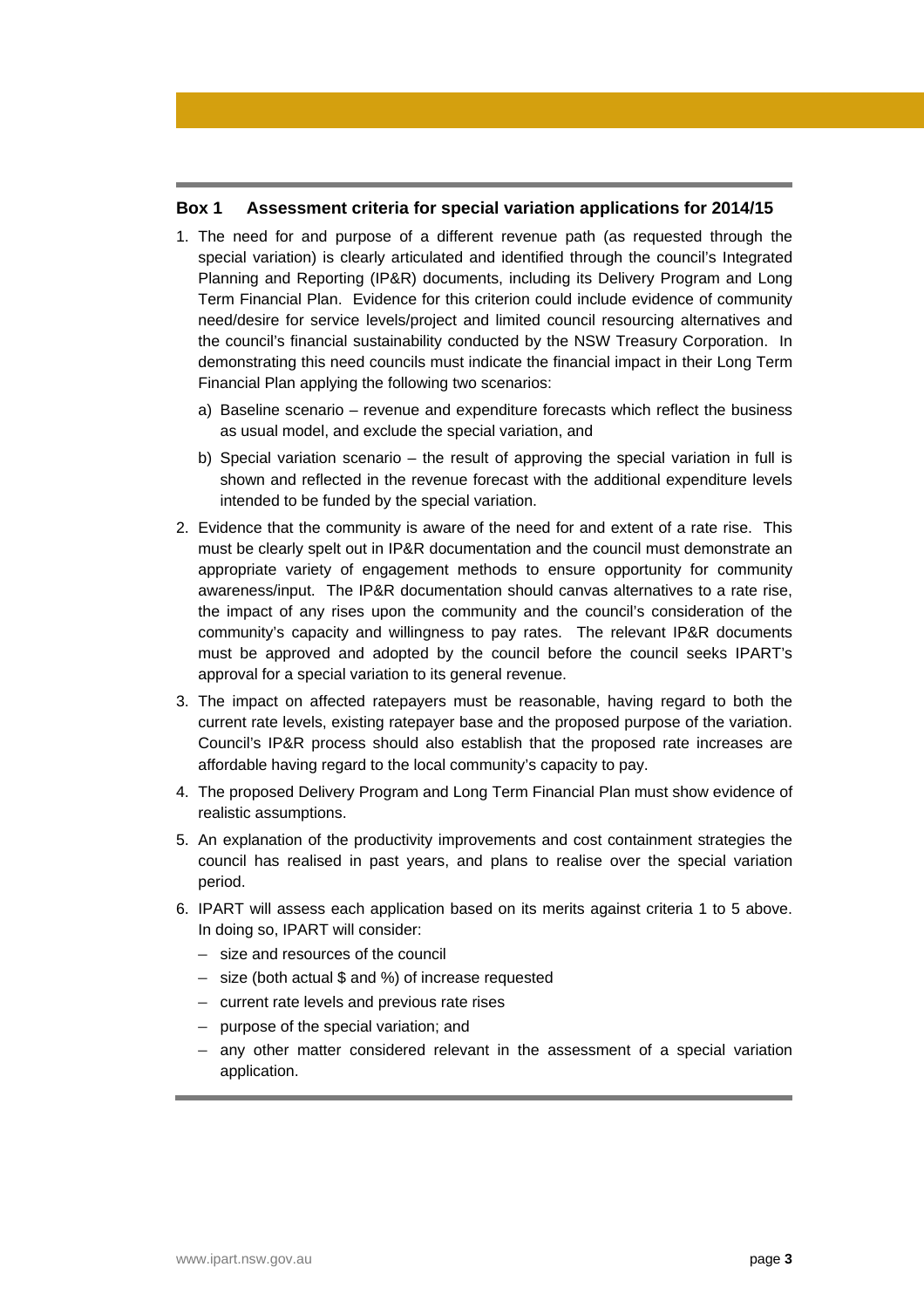# **Interpreting Table 1**

To help the reader interpret Table 1, we have included some examples of each of the types of applications and the decisions made by us. All approvals in the table are permanent unless we have noted otherwise.

#### **508(2) special variation for a temporary increase in income**

An example of a council applying for a single year, temporary increase in general income is Greater Taree Council. In effect, the application was for a single increase in general income of 7.3% to remain in the rates base for 5 years under section 508(2) of the Act. IPART approved the application in full. These are shown in Table 1 as 508(2) T (for temporary) followed by a number indicating how many years the special variation is to remain in the council's rate base.

### **508(2) special variation for a permanent increase in income**

An example of a council applying for a single year, permanent increase in general income is Bellingen Shire Council. The council applied under section 508(2) for a single increase in general income of 11.8% to remain permanently in the rates base. IPART approved the application in full.

#### **508A special variation**

An example of a council applying for a multi-year increase in general income is Rockdale City Council. The council applied for an increase with a variation in each of the next 4 years and for a cumulative increase of 26.25%, or 14.46% above the rate peg to remain permanently in the rates base. IPART approved the increase in full.

### **Special variations to renew existing special variations**

Eight councils applied for a special variation to renew an expiring special variation. Where we approve the continuation in part or in full, the annual increase in average rates will generally be lower than the special variation percentage approved as it includes a variation that ratepayers are already paying. Application amounts that included expiring special variations are shown in Table 1 with an asterisk.

### **Crown land adjustments**

An example of a council applying for a Crown land adjustment is Newcastle City Council. As a result of former Crown land becoming rateable, general income will increase by 0.75%. This means Newcastle City Council will be able to increase its general income in 2014/15 by 3.05%, including the rate peg. Crown land adjustments should not necessarily affect existing rates.

#### **Partial or non-approval of application**

Where we have not approved, or only given partial approval to a council, the table includes 2 rows. The first lists the SV that the council applied for, while the second lists the SV that we have approved.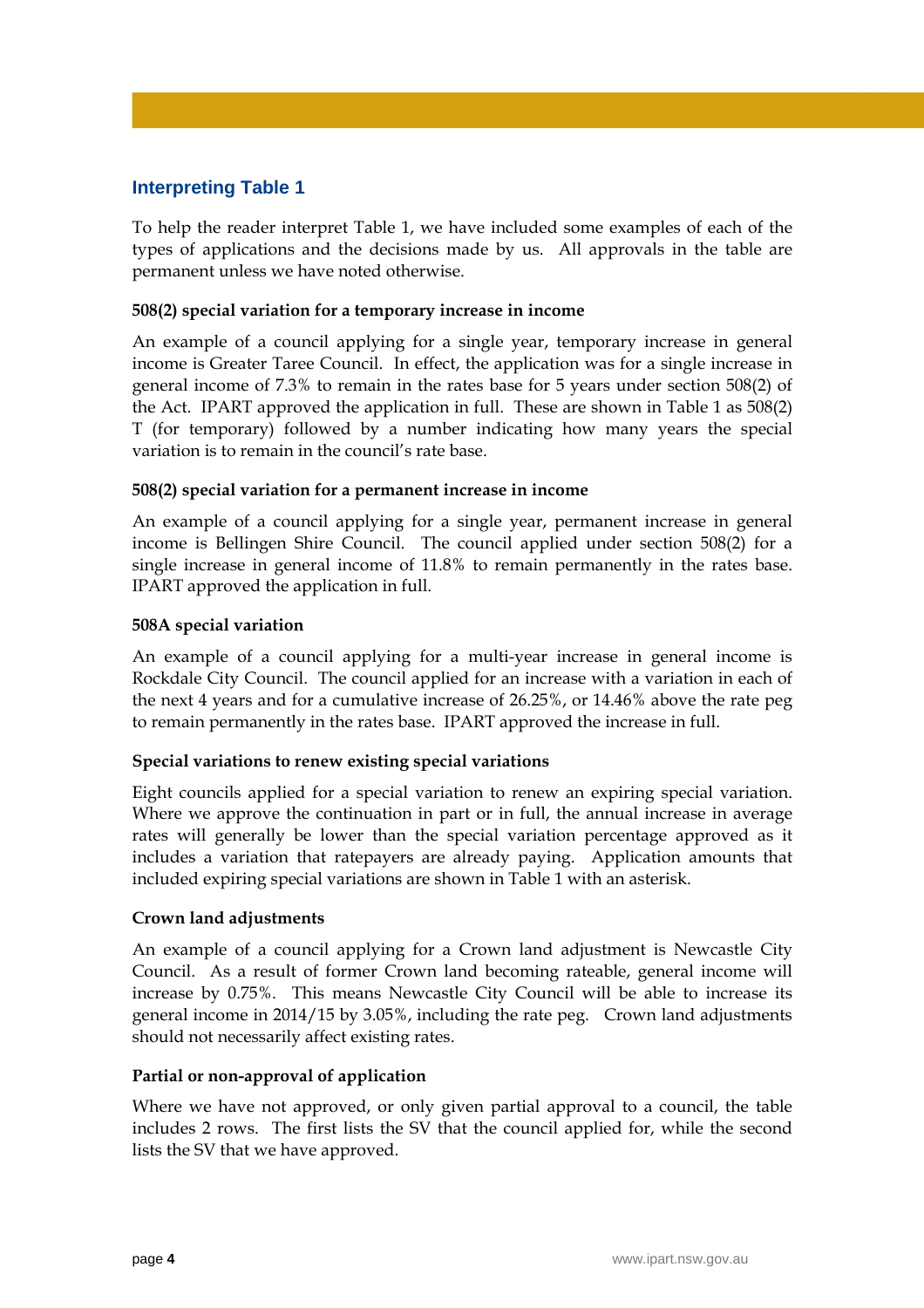| <b>Council</b>       | <b>Type</b>              | Purpose of special variation                                                                                                            | % increase in permissible income (including rate peg) |                |                |                |       |       | <b>Cumulative</b><br>Increase % |       |
|----------------------|--------------------------|-----------------------------------------------------------------------------------------------------------------------------------------|-------------------------------------------------------|----------------|----------------|----------------|-------|-------|---------------------------------|-------|
|                      |                          |                                                                                                                                         | 14/15                                                 | 15/16          | 16/17          | 17/18          | 18/19 | 19/20 | 20/21                           |       |
| Armidale<br>Dumaresq | 508(2)<br>T <sub>7</sub> | To address a \$2.1m shortfall for asset renewals (mainly<br>roads, drainage and amenities).                                             | 12.3                                                  |                |                |                |       |       |                                 | 12.3  |
| Bellingen            | 508(2)                   | To fund loan for transport infrastructure works to<br>address backlog, and additional maintenance.                                      | 11.8                                                  |                |                |                |       |       |                                 | 11.8  |
| Blacktown            | 508A                     | To fund the asset renewal backlog and future asset<br>renewal requirements.                                                             | 6.7                                                   | 5.11           |                |                |       |       |                                 | 12.15 |
| Blayney              | 508A                     | To fund a program of infrastructure renewal while<br>allowing the council to maintain assets and service<br>levels.                     | 4.69                                                  | 5.11           |                |                |       |       |                                 | 10.04 |
| <b>Burwood</b>       | 508A                     | To improve the operating balance, increase capital<br>spending and reduce the infrastructure backlog.                                   | 5.5                                                   | 6.5            | 7.0            | 7.5            | 7.5   | 7.5   | 7.5                             | 60.6  |
|                      |                          | Approved in part                                                                                                                        | 5.5                                                   | 6.5            | 7.0            | 7.5            |       |       |                                 | 29.2  |
| Campbelltown         | 508(2)                   | For the maintenance and renewal of council assets and<br>related LIRS loan repayments.                                                  | 11                                                    |                |                |                |       |       |                                 | 11    |
| Canterbury           | 508A                     | To maintain services and meet infrastructure<br>maintenance and renewal requirements.                                                   | 7.5                                                   | 7.5            | 7.5            |                |       |       |                                 | 24.23 |
| Cessnock             | 508(2)                   | To continue permanently the program of road<br>infrastructure renewal now being funded by an existing,<br>temporary, special variation. | $9.55*$                                               |                |                |                |       |       |                                 | 9.55  |
| <b>Coffs Harbour</b> | 508A                     | To ensure the sustainable management of council<br>infrastructure assets through rehabilitation, maintenance<br>and renewal works.      | 7.9                                                   | 8.14           | 7.75           |                |       |       |                                 | 25.73 |
|                      | 508(2)                   | Approved in part                                                                                                                        | 7.9                                                   |                |                |                |       |       |                                 | 7.9   |
| Corowa               | 508A                     | To maintain current service levels, long term financial<br>sustainability and containment of infrastructure backlog.                    | $\overline{7}$                                        | $\overline{7}$ | $\overline{7}$ | $\overline{7}$ |       |       |                                 | 31.08 |
| Fairfield            | 508(2)                   | To fund increasing operating costs, infrastructure<br>renewal/upgrade and new facilities.                                               | $10*$                                                 |                |                |                |       |       |                                 | 10    |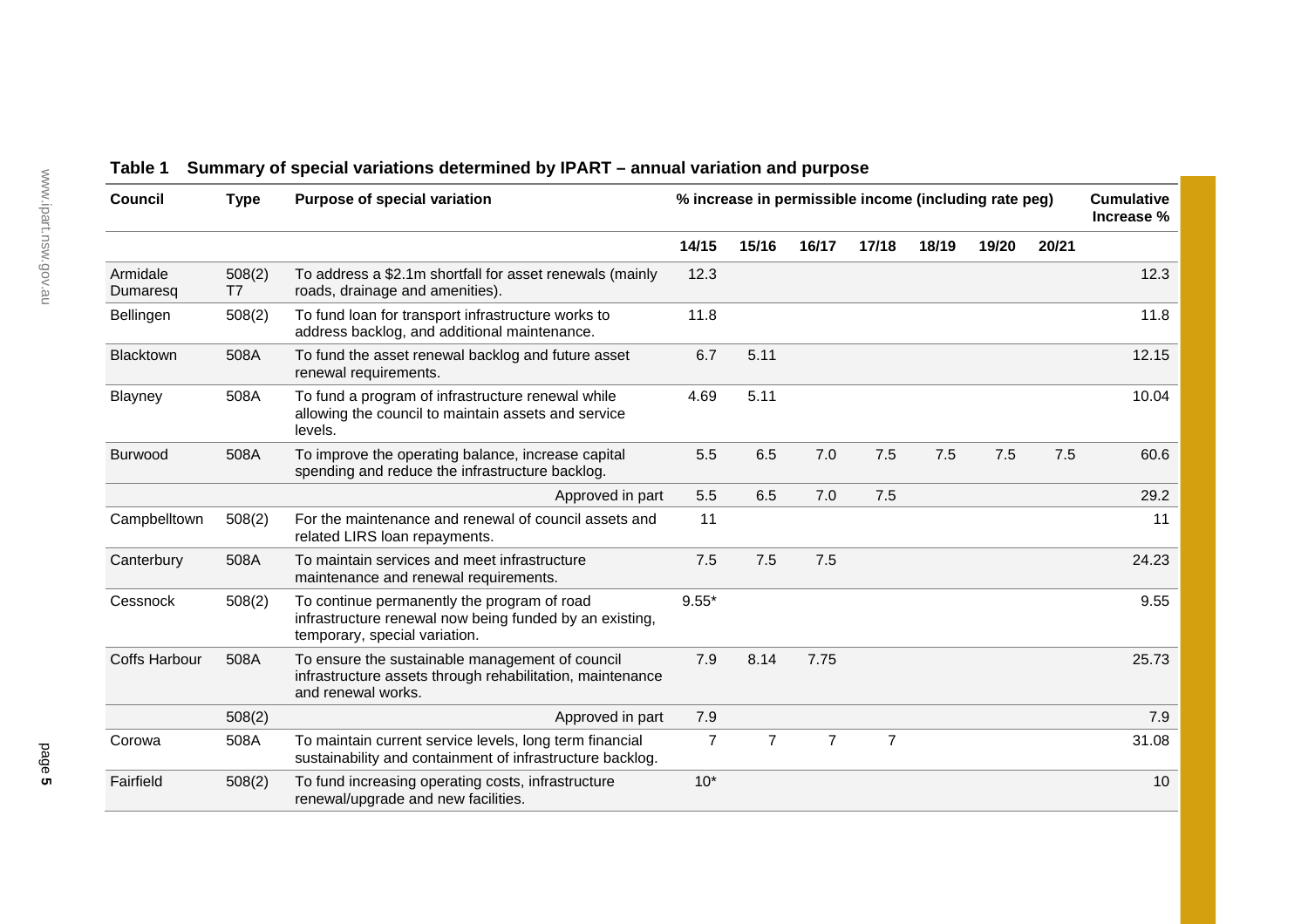| <b>Council</b>                   | <b>Type</b>               | <b>Purpose of special variation</b>                                                                                                                           | % increase in permissible income (including rate peg) |       |       |                |                | <b>Cumulative</b><br>Increase % |       |       |
|----------------------------------|---------------------------|---------------------------------------------------------------------------------------------------------------------------------------------------------------|-------------------------------------------------------|-------|-------|----------------|----------------|---------------------------------|-------|-------|
|                                  |                           |                                                                                                                                                               | 14/15                                                 | 15/16 | 16/17 | 17/18          | 18/19          | 19/20                           | 20/21 |       |
| Gilgandra                        | 508A                      | To increase rural road maintenance and renewal and<br>improve long term financial sustainability.                                                             | 9.3                                                   | 10    | 10    |                |                |                                 |       | 32.25 |
| Glen Innes<br>Severn             | 508A                      | To achieve operating balance and fund asset renewals.                                                                                                         | 11.21                                                 | 10.02 | 5.59  |                |                |                                 |       | 29.2  |
| <b>Great Lakes</b>               | 508(2)                    | Crown land adjustment allowing council income to<br>increase to reflect newly rateable land. The adjustment<br>will not affect rates for existing ratepayers. | 2.32                                                  |       |       |                |                |                                 |       | 2.32  |
| <b>Greater Taree</b>             | 508(2)<br>T <sub>5</sub>  | For a new environmental levy to help fund the<br>implementation of the Environmental Action Plan.                                                             | 7.3                                                   |       |       |                |                |                                 |       | 7.3   |
| Gundagai                         | 508(2)<br>T <sub>10</sub> | To meet borrowing costs for a loan of \$3m to partially<br>fund main street upgrade estimated to cost \$4m.                                                   | 15.12                                                 |       |       |                |                |                                 |       | 15.12 |
| Guyra                            | 508(2)                    | To renew an expiring special variation for road renewal<br>and maintenance and improve financial sustainability.                                              | $8*$                                                  |       |       |                |                |                                 |       |       |
| Holroyd                          | 508A                      | To fund maintenance and renewal of key assets and<br>improve financial sustainability.                                                                        | 8                                                     | 8     | 8     | $\overline{7}$ | $\overline{7}$ |                                 |       | 44.22 |
| Junee                            | 508A                      | To improve the council's financial sustainability, retain<br>funding for basic services and road renewal works.                                               | $11.9*$                                               | 9.5   | 9     |                |                |                                 |       | 33.56 |
| Kempsey                          | 508A                      | To adequately finance infrastructure maintenance<br>programs and retain existing services to the community.                                                   | 9.3                                                   | 10    | 10    | $\overline{4}$ |                |                                 |       | 37.54 |
| Ku-ring-gai                      | 508(2)                    | To permanently renew an expiring levy for road<br>renewals.                                                                                                   | $7.3*$                                                |       |       |                |                |                                 |       | 7.3   |
| <b>Liverpool City</b>            | 508(2)                    | For capital works and annual maintenance programs for<br>the delivery of adequate infrastructure and services to<br>the growing community.                    | $12*$                                                 |       |       |                |                |                                 |       | 12    |
| Liverpool<br><b>Plains Shire</b> | 508(2)                    | To improve council's financial sustainability and fund<br>road renewals.                                                                                      | $12.5*$                                               |       |       |                |                |                                 |       | 12.5  |
| Maitland                         | 508A                      | To increase capital expenditure and to ensure future<br>financial sustainability.                                                                             | 7.25                                                  | 7.25  | 7.25  | 7.25           | 7.25           | 7.25                            | 7.25  | 63.22 |
| Nambucca                         | 508A                      | For renewal of local roads and bridges.                                                                                                                       | 3.8                                                   | 5.0   | 5.5   |                |                |                                 |       | 14.98 |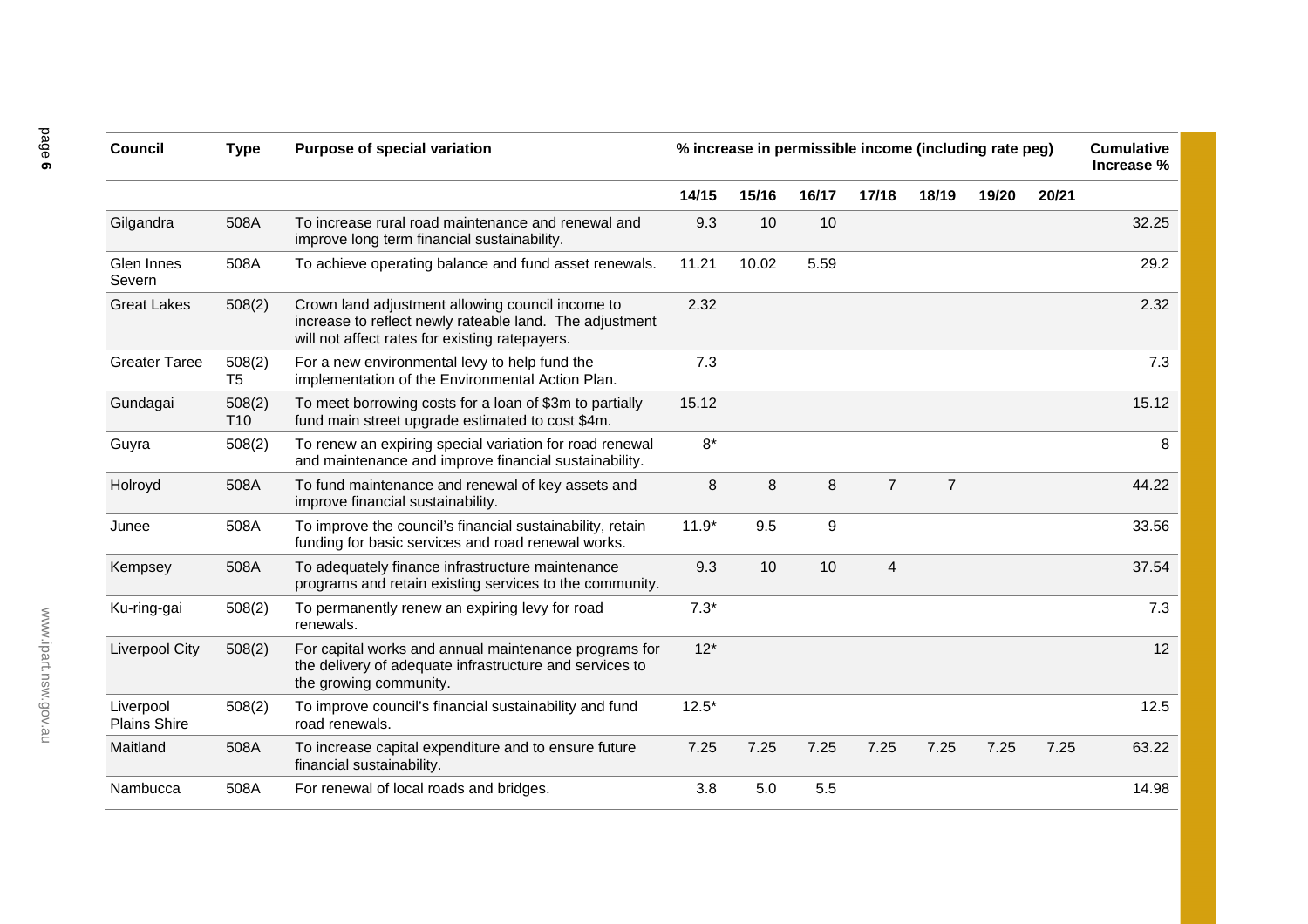| <b>Council</b>     | <b>Type</b> | Purpose of special variation                                                                                                                                                                                                               |                | % increase in permissible income (including rate peg) |                |                |       |       |       | <b>Cumulative</b><br>Increase % |
|--------------------|-------------|--------------------------------------------------------------------------------------------------------------------------------------------------------------------------------------------------------------------------------------------|----------------|-------------------------------------------------------|----------------|----------------|-------|-------|-------|---------------------------------|
|                    |             |                                                                                                                                                                                                                                            | 14/15          | 15/16                                                 | 16/17          | 17/18          | 18/19 | 19/20 | 20/21 |                                 |
| Newcastle          | 508(2)      | Crown land adjustment allowing council income to<br>increase to reflect newly rateable land. The adjustment<br>will not affect rates for existing ratepayers.                                                                              | 3.05           |                                                       |                |                |       |       |       | 3.05                            |
| Port Stephens      | 508(2)      | Crown land adjustment allowing council income to<br>increase to reflect newly rateable land. The adjustment<br>will not affect rates for existing ratepayers.                                                                              | 2.34           |                                                       |                |                |       |       |       | 2.34                            |
| Randwick           | 508A        | To renew the council's environmental levy in 2014/15 for<br>a further 5 years; amount sought maintains the current<br>arrangements including the 3.59% pa to 2016/17<br>approved in 2013/14 for the council's Delivery Program<br>2013-17. | $9.59*$        | 3.59                                                  | 3.59           |                |       |       |       | 17.60                           |
| Richmond<br>Valley | 508A        | To improve financial sustainability, fund new assets and<br>asset renewals.                                                                                                                                                                | 12.3           | 5.5                                                   | 5.5            | 5.5            | 5.5   |       |       | 39.1                            |
| Rockdale           | 508A        | To contribute to the renewal of assets.                                                                                                                                                                                                    | 6              | 6                                                     | 6              | 6              |       |       |       | 26.25                           |
| Singleton          | 508(2)      | To provide additional funds for road infrastructure<br>maintenance, renewal and new works.                                                                                                                                                 | 7.3            |                                                       |                |                |       |       |       | 7.3                             |
| Tenterfield        | 508A        | For asset renewal and improved financial sustainability.                                                                                                                                                                                   | 15             | 10                                                    | 10             | 10             |       |       |       | 53.07                           |
| Warringah          | 508A        | To maintain operating surpluses that will help fund asset<br>renewals and new assets.                                                                                                                                                      | 6.1            | 6.0                                                   | 6.0            | 5.9            |       |       |       | 26.25                           |
|                    |             | Approved in part                                                                                                                                                                                                                           | 3.1            | 3.0                                                   | 3.0            | 9.4            |       |       |       | 19.66                           |
| Weddin             | 508A        | To assist in funding future capital projects, in particular<br>the Grenfell Medical Centre.                                                                                                                                                | $\overline{7}$ | $\overline{7}$                                        | $\overline{7}$ | $\overline{7}$ |       |       |       | 31.1                            |
|                    |             | Not approved                                                                                                                                                                                                                               |                |                                                       |                |                |       |       |       |                                 |
| Wollongong         | 508A        | To improve financial sustainability, to maintain services<br>and for infrastructure renewal.                                                                                                                                               | 6.13           | 6.23                                                  | 6.24           |                |       |       |       | 19.78                           |

**Notes:** \* An asterisk indicates that the council has an existing special variation that is either being continued or replaced. It is included in the special variation percentage. **T followed by a number** indicates the s508(2) special variation is to temporarily remain in the council's rate base for a specific number of years. All other s508(2) special variations are to be permanently retained in the council's rate base, All s508A special variations are permanently retained in the council's rate base, except for Randwick City Council's environment levy. Percentage increases are shown to 1 or 2 decimal places, depending on the precision with which the requested special variation was expressed. **Source:** IPART and council applications.